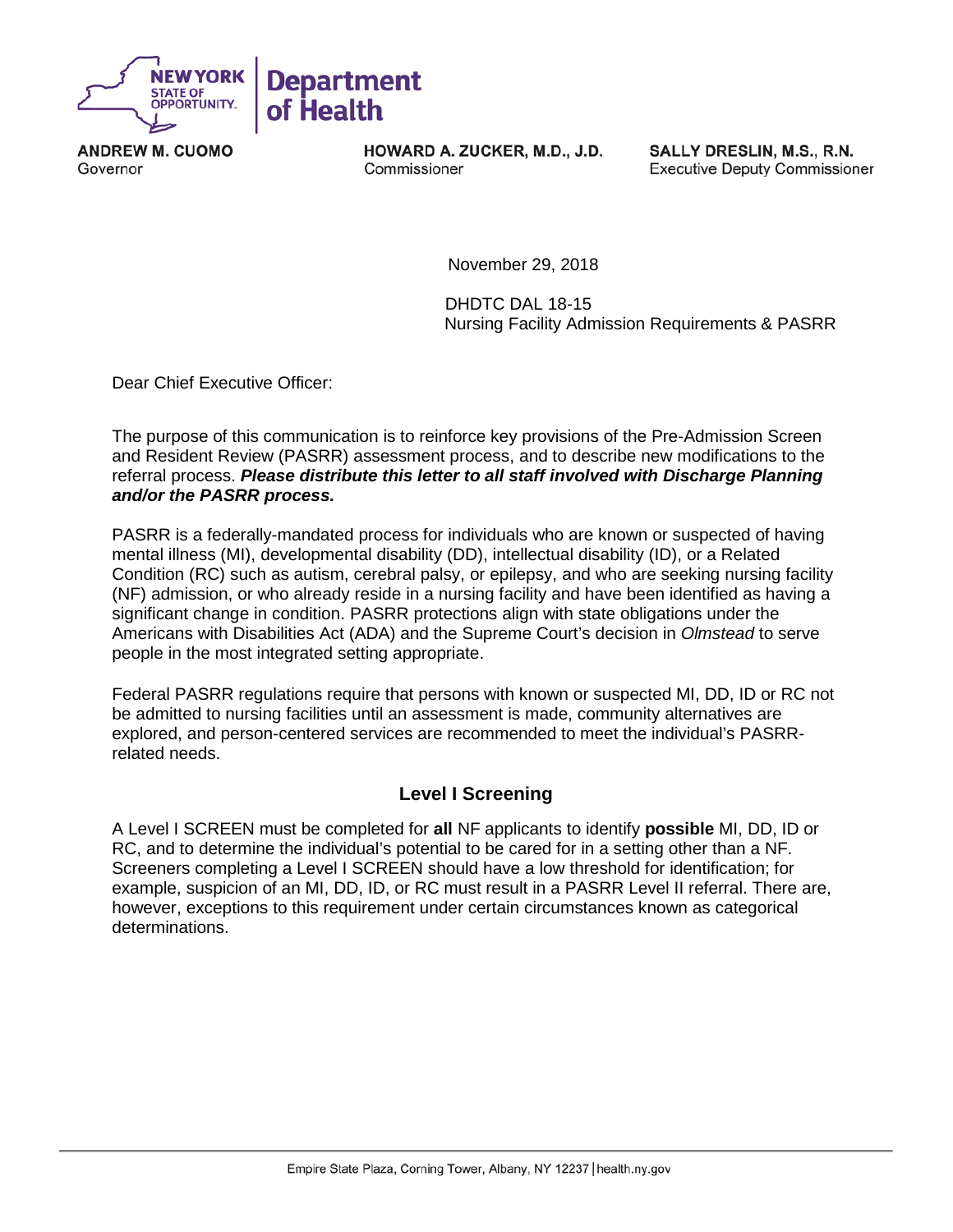# **Categorical Determinations**

Cases that fall under categorical determinations may not require a Level II PASRR assessment prior to NF admission. The following four (4) categories may be applicable to individuals identified by Level I SCREEN as *possibly* having MI and/or DD/ID when existing documentation on the individual are current and accurate and are sufficient to allow the reviewer to readily determine that the individual fits the category:

- **Convalescent care –** a medically prescribed, time-limited period of post-acute hospital care recovery in a NF not to exceed one hundred and twenty (120) days as documented by the acute care physician in the medical record.
- **Serious illness –** being comatose, ventilator dependent, or having a diagnosis of one or more chronic debilitating conditions at a severe level.<sup>[1](#page-1-0)</sup>
- **Terminal illness** life expectancy of six (6) months or less with documentation by a physician in the medical record.
- **Provisional Emergency Admission**  brief and finite stay.

The information must be clearly documented in the medical record and obtained prior to applying a categorical determination. Acute care facilities must provide this information to the receiving NF.

# **Significant Change in Physical or Mental Condition**

When a PASRR-identified nursing facility resident is admitted to an acute care facility, for either medical or psychiatric reasons, the acute care facility's discharge planning staff should initiate communication with the NF to determine if a Resident Review is required for a significant change in condition.

What constitutes a significant change in condition? Generally speaking, a significant change is one that:

- $\checkmark$  Will not normally resolve itself without interventions;
- $\checkmark$  Impacts more than one area of the individual's health status; and
- $\checkmark$  Requires an interdisciplinary review and/or revision of the current plan of care.

Acute care and nursing facility staff must work together to not only identify if an individual has experienced a significant change in condition, but also to determine the optimal time when a PASRR Level II referral would be most appropriate.

*When a patient who previously resided in a NF prior to hospitalization receives a Level II Resident Review which recommends community placement as the most appropriate setting, the individual is to return to the NF, where discharge planning should commence immediately.* 

<span id="page-1-0"></span><sup>&</sup>lt;sup>1</sup> Chronic Obstructive Pulmonary Disease, Parkinson's Disease, Huntington's Disease, Amyotrophic Lateral Sclerosis or Congestive Heart Failure, as documented in the medical record, and whose PRI or H/C PRI responses are 3, 4, or 5 (see PRI or H/C PRI Part III, items 19-22)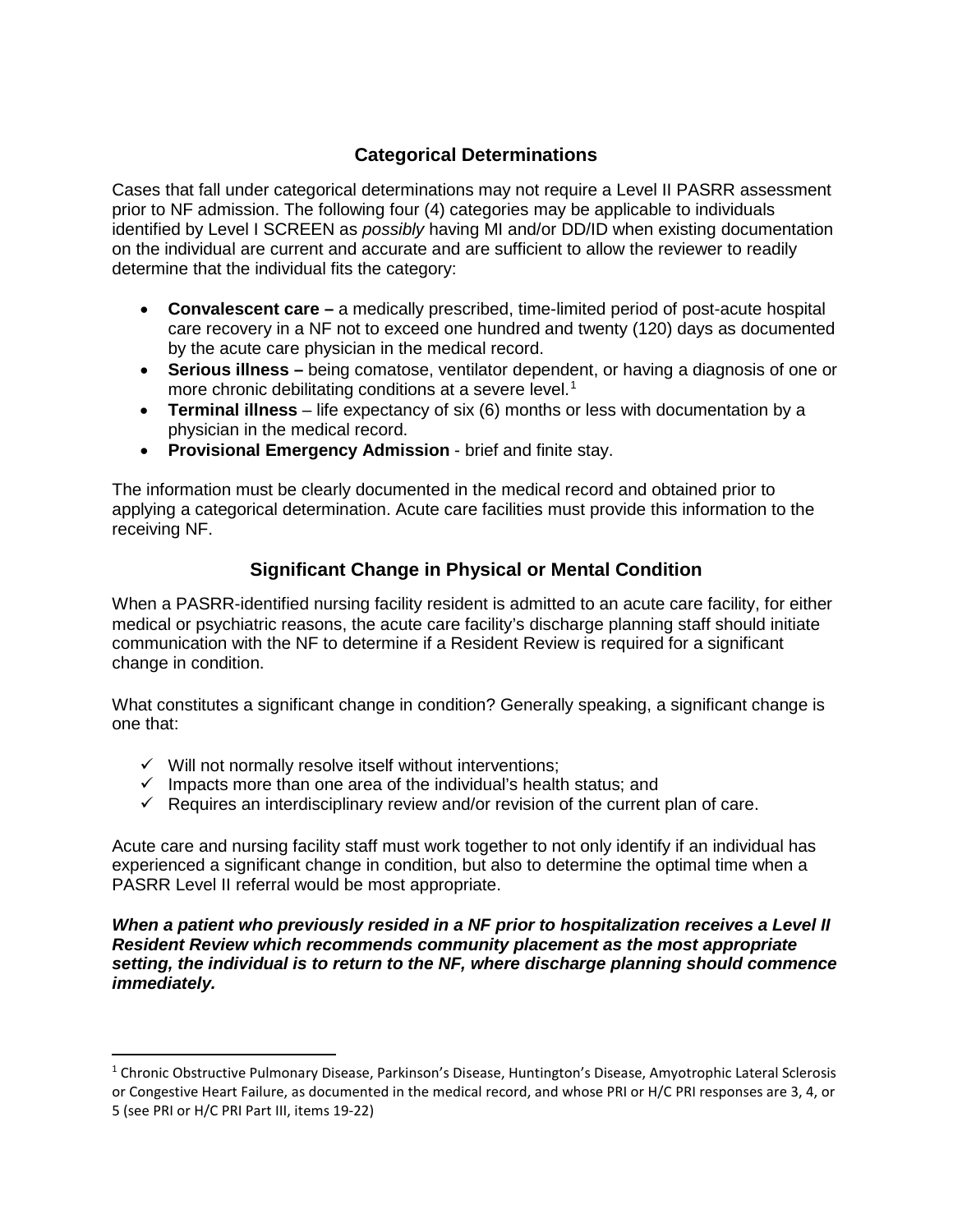## **How to Make a Level II Referral for Mental Illness**

Ascend, a Department of Health (DOH) contractor, is responsible for completing PASRR Level II evaluations for individuals with MI. When submitting a referral to Ascend, current requirements include: 1) an Intake form; 2) H/C PRI; 3) SCREEN; and 4) a History and Physical.

However, to ensure a more comprehensive Level II determination, DOH strongly recommends that the following documents are included in the review, as needed:

- $\circ$  If the individual being referred is currently located in a psychiatric facility or psychiatric unit, the referral source must provide a **comprehensive psychiatric evaluation.**
- o **Social services and discharge planning notes** relevant to the current PASRR request, indicating any alternative community supports that have been explored.

Please note: By providing additional documents, when applicable and available, an acute care facility can help their patients to receive a more expedient evaluation. Examples include:

- $\checkmark$  Nursing Notes
- $\checkmark$  Medication Administration Records (MAR)
- $\checkmark$  Psychosocial history/evaluation
- $\checkmark$  Recent progress notes
- $\checkmark$  Neurological consultation/testing if completed
- $\checkmark$  Physical Therapy or Occupational Therapy notes

The Ascend Intake Form and the NY-specific fax cover sheet are available at [https://www.ascendami.com/ami/Providers/YourState/NewYorkPASRRUserTools.aspx.](https://www.ascendami.com/ami/Providers/YourState/NewYorkPASRRUserTools.aspx)

Questions regarding PASRR Level II for persons with serious mental illness may be directed to Ascend by e-mailing [Ascend-NYPASRR@maximus.com,](mailto:Ascend-NYPASRR@maximus.com) or by calling the Ascend New York PASRR Help Desk: 877-431-1388, ext. 3475.

### **How to Make a Level II Referral for Developmental/Intellectual Disability/ Related Conditions**

The NYS Office for People with Developmental Disabilities (OPWDD) is responsible for completing PASRR Level II evaluations for individuals with Developmental or Intellectual Disabilities, or Related Conditions.

When submitting a referral to OPWDD, the following documents are required:

- $\checkmark$  H/C PRI + Level I SCREEN
- $\checkmark$  Complete Medical History including results of most recent physical examination
- $\checkmark$  Psychosocial evaluation including current living arrangements, medical, support systems, and day program information (if available)
- $\checkmark$  Supportive documentation for diagnosis of intellectual and/or developmental disability
- $\checkmark$  List of current medications